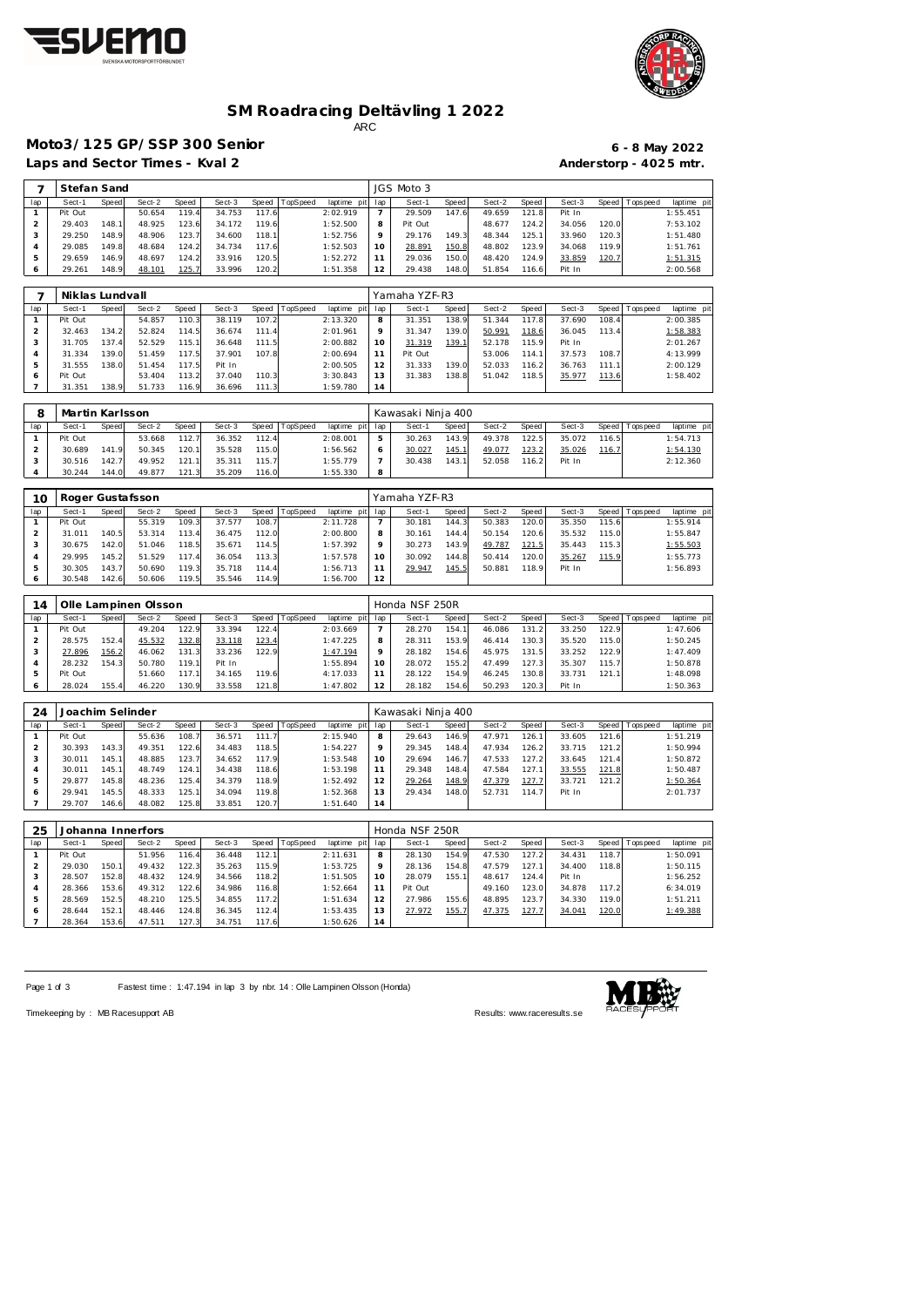



### **SM Roadracing Deltävling 1 2022** ARC

## **Moto3/125 GP/SSP 300 Senior 6 - 8 May 2022**

Laps and Sector Times - Kval 2 **Anderstorp - 4025 mtr.** 

| 27  | Julia Lindberg |       |          |       |        |       |          |                 | Yamaha YZF-R3 |       |          |              |        |       |                   |             |
|-----|----------------|-------|----------|-------|--------|-------|----------|-----------------|---------------|-------|----------|--------------|--------|-------|-------------------|-------------|
| lap | Sect-1         | Speed | Sect-2   | Speed | Sect-3 | Speed | TopSpeed | laptime pit lap | Sect-1        | Speed | Sect-2   | Speed        | Sect-3 |       | Speed   Tops peed | laptime pit |
|     | Pit Out        |       | 1:00.486 | 100.0 | 42.456 | 96.2  |          | 2:26.337        | 33.606        | 129.6 | 1:00.961 | 99.2         | Pit In |       |                   | 2:17.575    |
|     | 34.504         | 126.2 | 58.820   | 102.8 | 41.157 | 99.3  |          | 2:14.481        | Pit Out       |       | 59.770   | 101.2        | 40.923 | 99.8  |                   | 9:56.404    |
|     | 33.133         | 131.5 | 58.315   | 103.7 | 40.861 | 100.0 |          | 2:12.309        | 33.063        | 131.7 | 57.173   | 105.8        | 40.240 | 101.5 |                   | 2:10.476    |
|     | 33.124         | 131.5 | 58.110   | 104.1 | 40.973 | 99.7  |          | 2:12.207        | 32.382        | 134.5 | 56.975   | <u>106.2</u> | 40.495 | 100.9 |                   | 2:09.852    |
|     | 33.319         | 130.7 | 58.232   | 103.9 | 40.571 | 100.7 |          | 2:12.122        | 32.698        | 133.2 | 57.267   | 105.6        | 39.861 | 102.5 |                   | 2:09.826    |

| -29 | Emma Hellström |       |          |       |        |       |          |             |         | <b>KTM RC 390</b> |       |        |       |        |         |                  |             |
|-----|----------------|-------|----------|-------|--------|-------|----------|-------------|---------|-------------------|-------|--------|-------|--------|---------|------------------|-------------|
| lap | Sect-1         | Speed | Sect-2   | Speed | Sect-3 | Speed | TopSpeed | laptime pit | lap     | Sect-1            | Speed | Sect-2 | Speed | Sect-3 | Speed I | <b>Tops peed</b> | laptime pit |
|     | Pit Out        |       | 1:00.905 | 99.3  | 40.920 | 99.9  |          | 2:26.445    | 8       | 32.819            | 132.7 | 56.436 | 107.2 | 39.104 | 104.5   |                  | 2:08.359    |
|     | 33.730         | 129.  | 57.967   | 104.3 | 39.829 | 102.6 |          | 2:11.526    | $\circ$ | 32.671            | 133.3 | 55.762 | 108.5 | 39.042 | 104.7   |                  | 2:07.475    |
|     | 33.621         | 129.6 | 57.663   | 104.9 | 39.894 | 102.4 |          | 2:11.178    | 10      | 32.674            | 133.3 | 56.173 | 107.7 | 39.535 | 103.4   |                  | 2:08.382    |
| 4   | 33.092         | 131.6 | 57.027   | 106.  | 39.513 | 103.4 |          | 2:09.632    |         | 32.505            | 134.0 | 55.183 | 109.6 | 39.109 | 104.5   |                  | 2:06.797    |
|     | 33.100         | 131.6 | 57.078   | 106.0 | 39.823 | 102.6 |          | 2:10.001    | 12      | 33.145            | 131.4 | 55.857 | 108.3 | 39.318 | 103.9   |                  | 2:08.320    |
|     | 33.034         | 131.9 | 56.279   | 107.5 | 39.514 | 103.4 |          | 2:08.827    | 13      | 32.849            | 132.6 | 55.357 | 109.3 | 40.308 | 101.4   |                  | 2:08.514    |
|     | 33.075         | 131.7 | 56.652   | 106.8 | 39.158 | 104.3 |          | 2:08.885    | 14      | 33.561            | 129.8 | 56.841 | 106.4 | 39.654 | 103.0   |                  | 2:10.056    |

| 31  |         | Dennis Binnås |        |       |        |       |          |             |                 | Kawasaki Ninja 300 |       |          |              |        |       |           |             |
|-----|---------|---------------|--------|-------|--------|-------|----------|-------------|-----------------|--------------------|-------|----------|--------------|--------|-------|-----------|-------------|
| lap | Sect-1  | Speed         | Sect-2 | Speed | Sect-3 | Speed | TopSpeed | laptime pit | lap             | Sect-1             | Speed | Sect-2   | Speed        | Sect-3 | Speed | Tops peed | laptime pit |
|     | Pit Out |               | 58.727 | 103.0 | 41.524 | 98.4  |          | 2:30.394    |                 | 31.777             | 137.1 | 53.710   | 112.6        | 38.779 | 105.4 |           | 2:04.266    |
|     | 32.843  | 132.6         | 56.584 | 106.9 | 40.436 | 101.0 |          | 2:09.863    | 10              | 31.684             | 137.5 | 53.269   | 113.5        | 38.616 | 105.8 |           | 2:03.569    |
|     | 31.912  | 136.5         | 54.964 | 110.0 | 39.818 | 102.6 |          | 2:06.694    |                 | 31.449             | 138.5 | 53.244   | 113.6        | 39.046 | 104.6 |           | 2:03.739    |
| 4   | 32.128  | 135.6         | 54.469 | 111.0 | 39.506 | 103.4 |          | 2:06.103    | 12 <sup>1</sup> | 31.784             | 137.1 | 53.278   | 113.5        | 38.899 | 105.0 |           | 2:03.961    |
| 5   | 31.883  | 136.6         | 54.333 | 111.3 | 39.188 | 104.3 |          | 2:05.404    | 3               | 31.395             | 138.7 | 53.373   | 113.31       | 38.823 | 105.2 |           | 2:03.591    |
| 6   | 31.638  | 137.7         | 53.843 | 112.3 | 38.896 | 105.0 |          | 2:04.377    | 14              | 31.446             | 138.5 | 53.012   | <u>114.1</u> | 38.772 | 105.4 |           | 2:03.230    |
|     | 32.063  | 135.9         | 53.932 | 112.1 | 39.034 | 104.7 |          | 2:05.029    | 15              | 31.622             | 137.8 | 1:00.094 | 100.6        | Pit In |       |           | 2:17.123    |
| 8   | 31.901  | 136.5         | 53.806 | 112.4 | 38.931 | 105.0 |          | 2:04.638    | 16              |                    |       |          |              |        |       |           |             |

| 39  | Johan Forsman |       |        |       |        |       |                 |             |     | Kawasaki Ninja 400 |       |        |       |        |       |                   |             |
|-----|---------------|-------|--------|-------|--------|-------|-----------------|-------------|-----|--------------------|-------|--------|-------|--------|-------|-------------------|-------------|
| lap | Sect-1        | Speed | Sect-2 | Speed | Sect-3 | Speed | <b>TopSpeed</b> | laptime pit | lap | Sect-1             | Speed | Sect-2 | Speed | Sect-3 |       | Speed   Tops peed | laptime pit |
|     | Pit Out       |       | 52.382 | 115.5 | 35.817 | 114.1 |                 | 2:10.354    | 9   | 30.007             | 145.2 | 49.427 | 122.4 | 34.648 | 117.9 |                   | 1:54.082    |
|     | 30.131        | 144.6 | 50.458 | 119.9 | 34.717 | 117.7 |                 | 1:55.306    | 10  | 30.029             | 145.1 | 49.483 | 122.2 | 34.840 | 117.3 |                   | 1:54.352    |
|     | 30.514        | 142.8 | 50.369 | 120.1 | 35.444 | 115.3 |                 | 1:56.327    | 11  | 30.141             | 144.5 | 49.570 | 122.0 | 35.078 | 116.5 |                   | 1:54.789    |
|     | 30.591        | 142.4 | 49.663 | 121.8 | 34.950 | 116.9 |                 | 1:55.204    | 12  | 30.195             | 144.3 | 49.398 | 122.4 | 34.653 | 117.9 |                   | 1:54.246    |
|     | 30.384        | 143.4 | 49.543 | 122.1 | 35.021 | 116.7 |                 | 1:54.948    | 13  | 29.866             | 145.9 | 49.850 | 121.3 | 35.234 | 116.0 |                   | 1:54.950    |
| 6   | 30.345        | 143.5 | 49.797 | 121.5 | 34.807 | 117.4 |                 | 1:54.949    | 14  | 30.126             | 144.6 | 49.631 | 121.9 | 34.876 | 117.2 |                   | 1:54.633    |
|     | 30.388        | 143.3 | 50.034 | 120.9 | 34.933 | 117.0 |                 | 1:55.355    | 15  | 29.941             | 145.5 | 49.017 | 123.4 | 34.540 | 118.3 |                   | 1:53.498    |
|     | 29.940        | 145.5 | 49.346 | 122.6 | 35.256 | 115.9 |                 | 1:54.542    | 16  | 30.095             | 144.7 | 49.713 | 121.7 | 34.999 | 116.7 |                   | 1:54.807    |

| 48  |         |        | Charlotta Källbäck |       |        |       |          |                |     | Yamaha YZF-R3 |       |        |       |        |       |                   |             |
|-----|---------|--------|--------------------|-------|--------|-------|----------|----------------|-----|---------------|-------|--------|-------|--------|-------|-------------------|-------------|
| lap | Sect-1  | Speed  | Sect-2             | Speed | Sect-3 | Speed | TopSpeed | laptime<br>pit | lap | Sect-1        | Speed | Sect-2 | Speed | Sect-3 |       | Speed   Tops peed | laptime pit |
|     | Pit Out |        | 58.780             | 102.9 | 39.612 | 103.2 |          | 2:27.271       | 8   | 31.844        | 136.8 | 54.581 | 110.8 | 38.735 | 105.5 |                   | 2:05.160    |
|     | 31.961  | 136.3  | 56.018             | 108.0 | 39.835 | 102.6 |          | 2:07.814       | 9   | 31.822        | 136.9 | 54.715 | 110.5 | 38.857 | 105.2 |                   | 2:05.394    |
|     | 32.660  | 133.4  | 55.261             | 109.4 | 38.819 | 105.3 |          | 2:06.740       | 10  | 31.612        | 137.8 | 54.196 | 111.6 | 38.226 | 106.9 |                   | 2:04.034    |
|     | 32.402  | 134.4  | 54.731             | 110.5 | 38.736 | 105.5 |          | 2:05.869       |     | 31.595        | 137.9 | 56.586 | 106.9 | 40.797 | 100.2 |                   | 2:08.978    |
|     | 31.657  | 137.6  | 54.623             | 110.7 | 38.605 | 105.8 |          | 2:04.885       | 12  | 32.676        | 133.3 | 53.925 | 112.2 | 38.295 | 106.7 |                   | 2:04.896    |
|     | 31.725  | 137.31 | 55.287             | 109.4 | 38.132 | 107.2 |          | 2:05.144       | 13  | 31.660        | 137.6 | 54.260 | 111.5 | 38.134 | 107.1 |                   | 2:04.054    |
|     | 31.853  | 136.8  | 54.264             | 111.5 | 38.081 | 107.3 |          | 2:04.198       | 14  | 31.749        | 137.2 | 54.077 | 111.8 | 38.040 | 107.4 |                   | 2:03.866    |

| 62             | Jyrki Ursin |       |        |       |        |       |                |             |     | Yamaha YZF-R3 |       |        |       |        |       |                |             |
|----------------|-------------|-------|--------|-------|--------|-------|----------------|-------------|-----|---------------|-------|--------|-------|--------|-------|----------------|-------------|
| lap            | Sect-1      | Speed | Sect-2 | Speed | Sect-3 |       | Speed TopSpeed | laptime pit | lap | Sect-1        | Speed | Sect-2 | Speed | Sect-3 |       | Speed Topspeed | laptime pit |
|                | Pit Out     |       | 51.481 | 117.5 | 34.952 | 116.9 |                | 2:08.479    | 9   | 29.975        | 145.3 | 48.405 | 124.9 | 33.836 | 120.8 |                | 1:52.216    |
| 2              | 30.551      | 142.6 | 49.876 | 121.3 | 34.429 | 118.7 |                | 1:54.856    | 10  | 29.942        | 145.5 | 48.054 | 125.9 | 34.279 | 119.2 |                | 1:52.275    |
| 3              | 30.283      | 143.8 | 48.875 | 123.7 | 34.163 | 119.6 |                | 1:53.321    | 11  | 29.846        | 145.9 | 47.925 | 126.2 | 33.943 | 120.4 |                | 1:51.714    |
| $\overline{4}$ | 30.284      | 143.8 | 48.629 | 124.4 | 34.358 | 118.9 |                | 1:53.271    | 12  | 29.843        | 146.0 | 48.174 | 125.5 | 34.156 | 119.6 |                | 1:52.173    |
| 5              | 30.362      | 143.5 | 48.378 | 125.0 | 34.459 | 118.6 |                | 1:53.199    | 13  | 29.925        | 145.6 | 47.933 | 126.2 | 33.799 | 120.9 |                | 1:51.657    |
| 6              | 29.686      | 146.7 | 48.015 | 126.0 | 33.672 | 121.3 |                | 1:51.373    | 14  | 29.888        | 145.7 | 47.966 | 126.1 | 33.949 | 120.4 |                | 1:51.803    |
|                | 29.923      | 145.6 | 48.598 | 124.4 | 34.243 | 119.3 |                | 1:52.764    | 15  | 29.717        | 146.6 | 47.859 | 126.4 | 33.792 | 120.9 |                | 1:51.368    |
| 8              | 30.054      | 144.9 | 48.584 | 124.5 | 34.057 | 120.0 |                | 1:52.695    | 16  | 29.698        | 146.7 | 47.629 | 127.0 | 33.529 | 121.9 |                | 1:50.856    |
|                |             |       |        |       |        |       |                |             |     |               |       |        |       |        |       |                |             |
|                |             |       |        |       |        |       |                |             |     |               |       |        |       |        |       |                |             |

| 65  | Lars Gunnarsson |              |        |       |        |       |          |                 |          | Kawasaki Ninja 400 |       |        |       |        |       |                |             |
|-----|-----------------|--------------|--------|-------|--------|-------|----------|-----------------|----------|--------------------|-------|--------|-------|--------|-------|----------------|-------------|
| lap | Sect-1          | <b>Speed</b> | Sect-2 | Speed | Sect-3 | Speed | TopSpeed | laptime pit lap |          | Sect-1             | Speed | Sect-2 | Speed | Sect-3 |       | Speed Topspeed | laptime pit |
|     | Pit Out         |              | 51.746 | 116.9 | 36.223 | 112.8 |          | 2:09.321        | 8        | 29.650             | 146.9 | 48.201 | 125.5 | 34.651 | 117.9 |                | 1:52.502    |
|     | 29.896          | 145.7        | 49.289 | 122.7 | 34.710 | 117.7 |          | 1:53.895        | $\Omega$ | 29.413             | 148.1 | 49.203 | 122.9 | 34.193 | 119.5 |                | 1:52.809    |
|     | 29.698          | 146.7        | 49.137 | 123.1 | 34.225 | 119.4 |          | 1:53.060        | 10       | 29.392             | 148.2 | 48.367 | 125.0 | Pit In |       |                | 1:54.368    |
|     |                 |              |        |       |        |       |          |                 |          |                    |       |        |       |        |       |                |             |

Page 2 of 3 Fastest time : 1:47.194 in lap 3 by nbr. 14 : Olle Lampinen Olsson (Honda)



Timekeeping by : MB Racesupport AB Results:<www.raceresults.se>